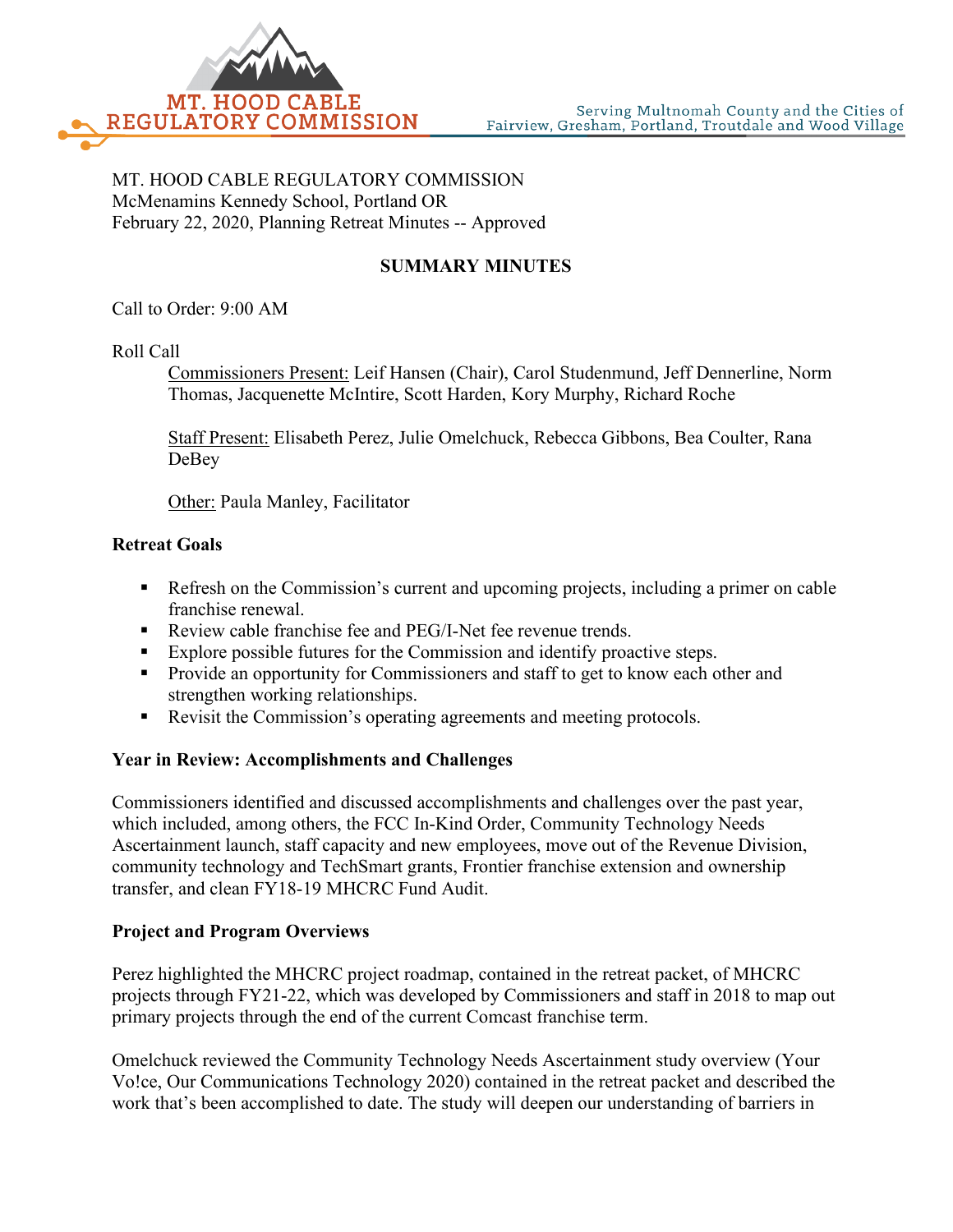media and digital technology access and adoption, especially for people of color, people with disabilities, and seniors. Study results will inform cable services franchise renewal negotiations, as well as the next stage of the Portland, Multnomah County and Multnomah County Library Digital Equity Action Plan, and Portland's Broadband Strategic Plan. The final report will be available in June 2020.

Perez reviewed the draft Comcast Franchise Renewal timeline contained in the retreat packet. Commissioners and staff discussed ways to gain knowledge about franchise renewal negotiations and possible Commissioner roles in the process.

## **Revenue Forecast**

Hansen reviewed the cable franchise fee and PEG/I-Net fee financial projection charts included in the retreat packet, which project a continuing downward trend through 2023 due to cable companies' cable TV revenues declining. Omelchuck handed out and reviewed charts containing high level budget projections and analysis through FY23-24 for the MHCRC administrative and capital fund compliance budgets.

Commissioners discussed potential budget scenarios that use the MHCRC Fund interest and compliance program carryover to sustain adequate staffing and oversight of programs. The MHCRC Finance Committee will consider these further as it develops the FY20-21 budget.

### **Future Planning**

Commissioners and staff discussed key developments in the communications technology and policy landscape, and how the Commission provides value, both currently and historically, to the MHCRC jurisdictions and communities.

Commissioners and staff worked in teams and as a group to explore a variety of possible future scenarios for the Commission, considering franchise renewals, public benefits and community impact, public policy, and federal regulations.

#### **Priorities for FY20-21**

Commissioners identified key priorities for the next fiscal year, including:

- Fulfilling IGA commitments, including consumer protectios and cable company compliance;
- Complete the Community Technology Needs Ascertainment and move forward with Comcast franchise renewal;
- Communicate with the Jurisdictions to ensure alignment and shared expectations;
- Support and assist MHCRC stakeholders to prepare for future changes in cable franchises;
- Wrap up the TechSmart grant initiative, including evaluation and disseminating learnings; and